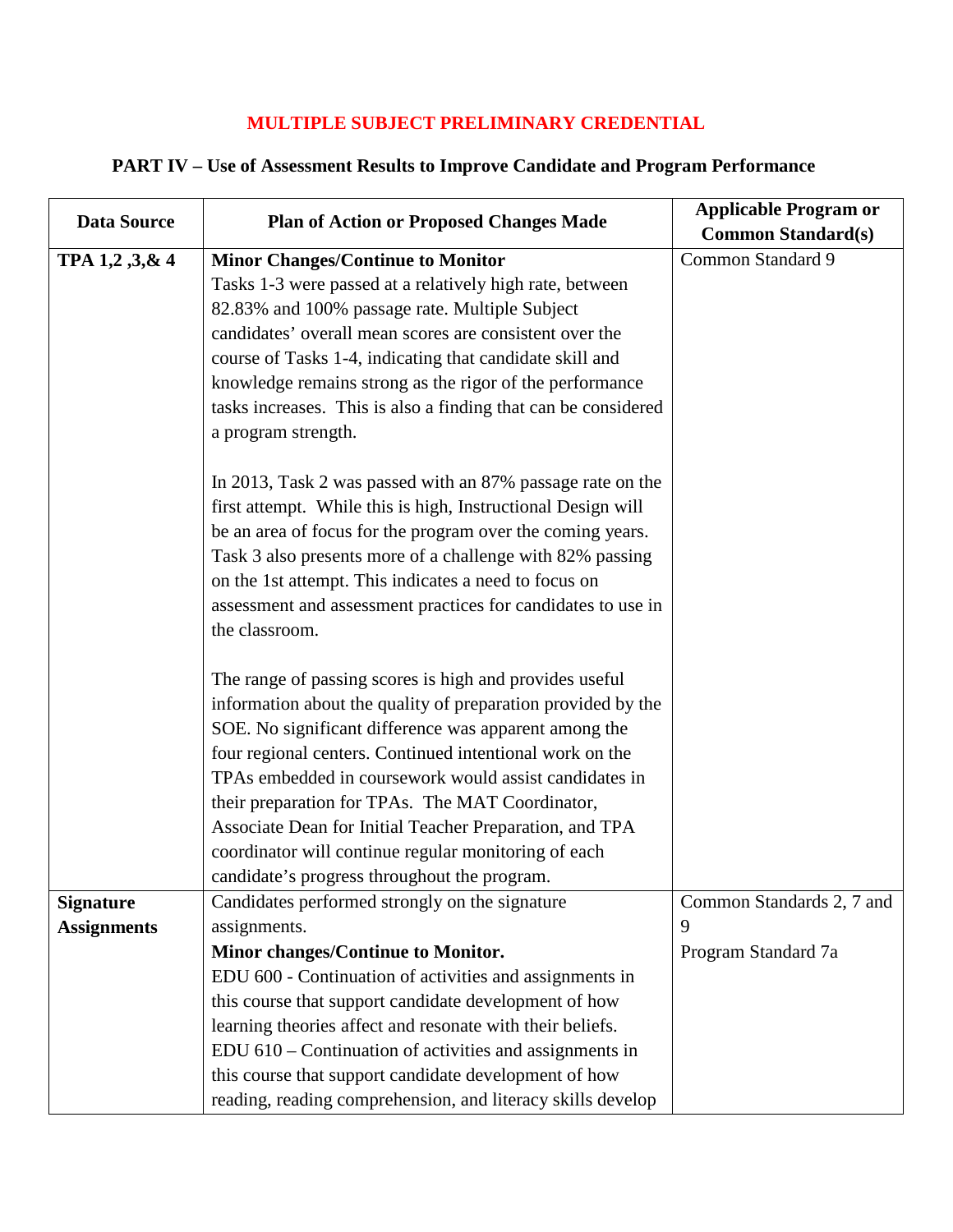| <b>Data Source</b>  | <b>Plan of Action or Proposed Changes Made</b>                                                                                                                                                                                                                                                                                                                                                                                                                                                                                                 | <b>Applicable Program or</b><br><b>Common Standard(s)</b> |
|---------------------|------------------------------------------------------------------------------------------------------------------------------------------------------------------------------------------------------------------------------------------------------------------------------------------------------------------------------------------------------------------------------------------------------------------------------------------------------------------------------------------------------------------------------------------------|-----------------------------------------------------------|
|                     | to a competency level in students.                                                                                                                                                                                                                                                                                                                                                                                                                                                                                                             |                                                           |
|                     | EDU 611 – Recommendation: Provide an emphasis on                                                                                                                                                                                                                                                                                                                                                                                                                                                                                               |                                                           |
|                     | instruction for candidates regarding differentiation for                                                                                                                                                                                                                                                                                                                                                                                                                                                                                       |                                                           |
|                     | students. In addition, examine rubric for measurement and                                                                                                                                                                                                                                                                                                                                                                                                                                                                                      |                                                           |
|                     | to guide future instruction.                                                                                                                                                                                                                                                                                                                                                                                                                                                                                                                   |                                                           |
| <b>Dispositions</b> | Between 2012 and 2013 the Dispositions were revised and<br>condensed from 8 to 4 criteria. A review of the<br>implementation process for the 4 Dispositions will occur<br>throughout the coming years.                                                                                                                                                                                                                                                                                                                                         | Common Standard 2 and 9                                   |
|                     | In every indicator, candidates' scores on the 8 Dispositions<br>were higher in 2013 than in 2012. Scores were significantly<br>higher in The Spirit of Collaboration, Harmony and<br>Learning Community, and Perseverance with a Challenge in<br>2013 than in 2012. Candidates scored the highest in both<br>2012 and 2013 in Honesty and Integrity.                                                                                                                                                                                           |                                                           |
|                     | For the newly revised 4 Dispositions, candidates rate<br>themselves highest on the indicator of Honor and lowest on<br>the Spirit of Harmony and Collaboration. In viewing the<br>data from the two sets of measures, in general, candidates<br>score themselves lower when using the second measure (4<br>Dispositions). This broader, more sophisticated, rubric<br>allows for deeper reflection among candidates.                                                                                                                           |                                                           |
|                     | <b>Recommendation:</b> As a result, faculty need to discuss ways                                                                                                                                                                                                                                                                                                                                                                                                                                                                               |                                                           |
|                     | to assist candidates by increasing their confidence in                                                                                                                                                                                                                                                                                                                                                                                                                                                                                         |                                                           |
|                     | Harmony and Collaboration and emphasizing the need to                                                                                                                                                                                                                                                                                                                                                                                                                                                                                          |                                                           |
|                     | exhibit humility as well as learning how to manage conflicts                                                                                                                                                                                                                                                                                                                                                                                                                                                                                   |                                                           |
|                     | and/or issues with others. The faculty need to develop a                                                                                                                                                                                                                                                                                                                                                                                                                                                                                       |                                                           |
|                     | "plan of action" as to how to address these areas for future                                                                                                                                                                                                                                                                                                                                                                                                                                                                                   |                                                           |
|                     | candidates to include discussion and role play.                                                                                                                                                                                                                                                                                                                                                                                                                                                                                                |                                                           |
| <b>Exit Survey</b>  | As with the disposition data, this data requires discussion<br>and follow-up by faculty. An analysis of the responses from<br>the 2012 Exit Survey indicates strong confidence ("Well<br>Prepared" and "Adequately Prepared" with greater than<br>90% agreement) in skills acquired in the program:<br>Constructing Lesson Plans, Adaptations and Lesson<br>Planning,<br>Management<br>Strategies,<br>Strategies<br>for<br>Assessment, and Daily Routines and Responsibilities of a<br>Teacher. In the areas of Conducting a Parent Interview, | Common Standard 9 and 7                                   |
|                     | Effectively Implementing Strategies for Students with                                                                                                                                                                                                                                                                                                                                                                                                                                                                                          |                                                           |